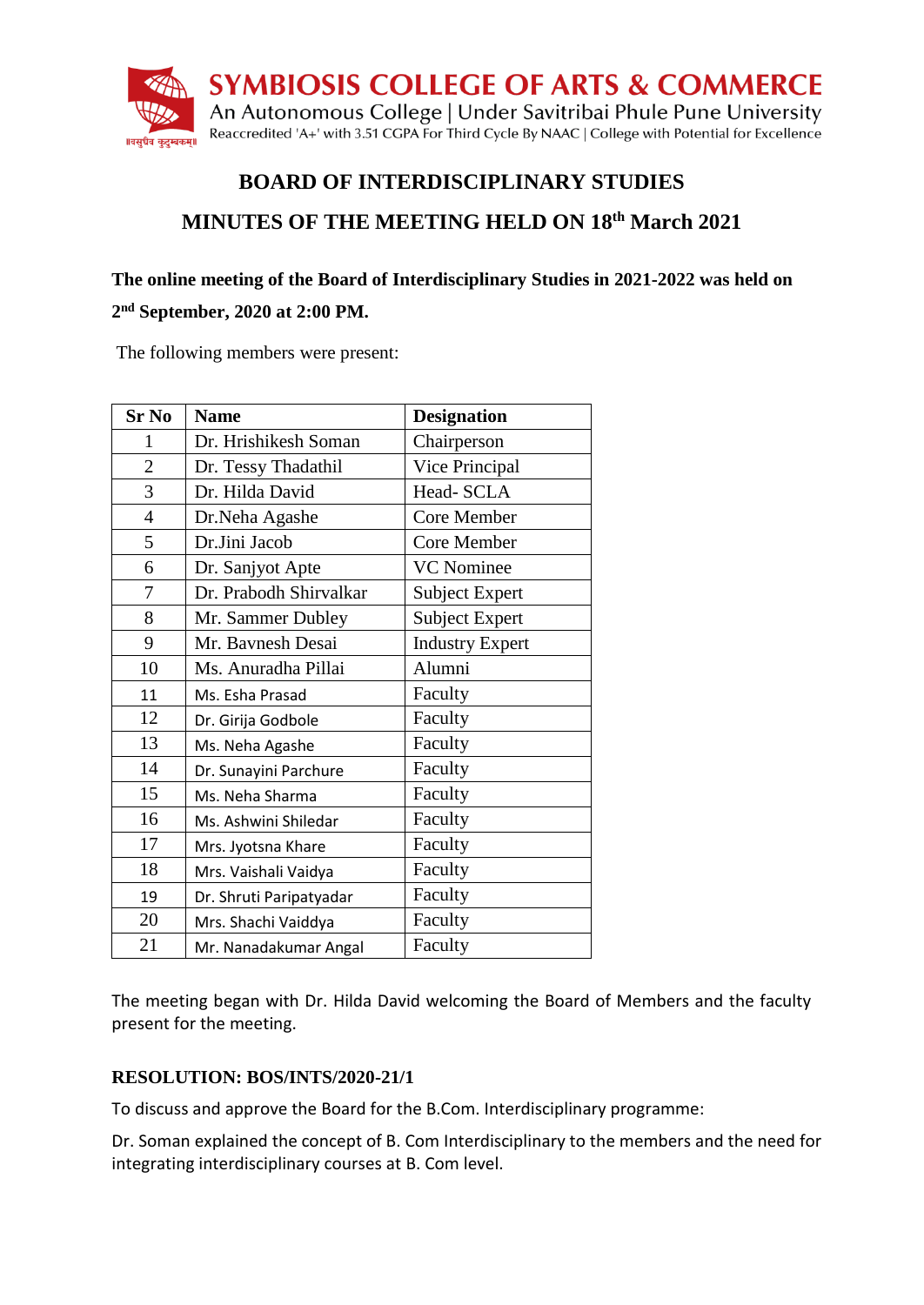The following subjects were approved by the Board for the B.Com. Interdisciplinary programme:

| S.No.         | <b>Name of the Subject</b>                                               |
|---------------|--------------------------------------------------------------------------|
| 1             | Archaeology                                                              |
| $\mathcal{P}$ | Anthropology                                                             |
| 3             | <b>Contemporary Global Politics</b>                                      |
| 4             | Landmarks in Economic Thought and their<br><b>Contemporary Relevance</b> |
| 5             | Grasping the Mythos: $Re$ – reading Indian<br>Mythology                  |
| 6             | Mentioning the Unmentionables                                            |
| 7             | <b>Bollywood Music: A Reflection</b>                                     |
| 8             | Literature and the Supernatural                                          |
| q             | Japanese language training and orientation.                              |
| 10            | Sanskrit                                                                 |
| 11            | <b>Yoga: Theory and Practices</b>                                        |
| 12            | Bio- Cultural Diversity and Sustainability                               |
| 13            | Introduction to Theatre and Performance                                  |
| 14            | Cam'era (Photography)                                                    |

#### **RESOLUTION: BOS/INTS/2020-21/2**

Structuring of B Com Interdisciplinary for 6 semesters-

It was decided that the college will offer only six courses for Semester 1 and Semester 2 out of the above proposed courses so as to have a balanced strength of students per class.

A set of four courses will be introduced in the second year for semester 3 and semester 4 and another set of four courses in the third year for semester 5 and semester 6. Thereby, introducing a total of 14 interdisciplinary courses. Dr. Soman also emphasized that if we get minimum of 120 students for the next academic year, we will be introducing all 14 subjects together.

Dr. Soman briefly explained the rules for the new programme.

The assessment pattern ratio was decided at 30:70 (30 Marks for External Assessment and 70 Marks for Internal assessment) and for Internal Assessment, continuous evaluation pattern was proposed.

He also made a mention of introducing few interdisciplinary courses for the first and second semester for M Com students. The suggestions for the subjects were as follows and were subject to change-

| Sr.No. | <b>Subject Name</b>                   |
|--------|---------------------------------------|
|        | <b>Health and Wellness Management</b> |
|        | <b>Comparative Mythology</b>          |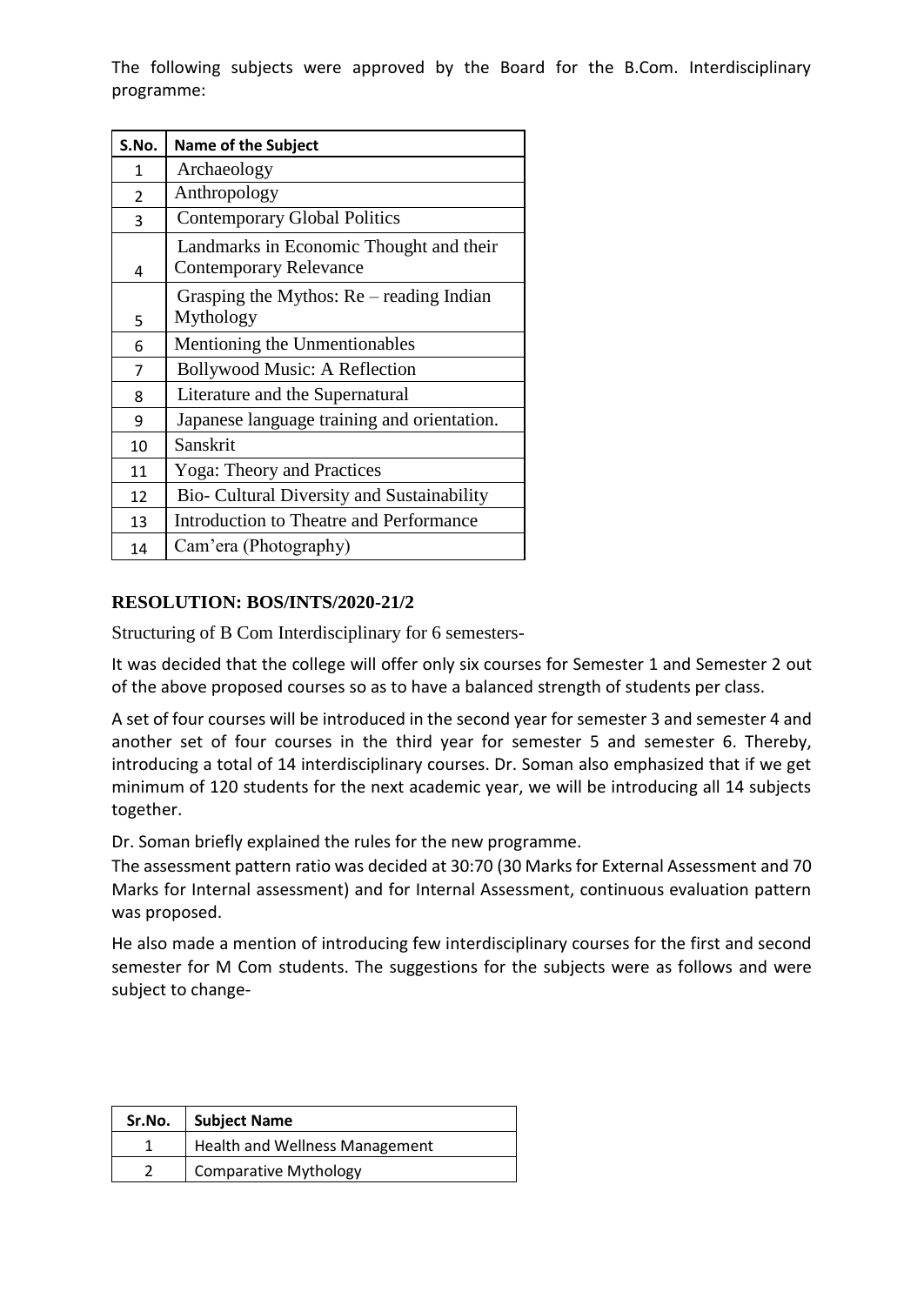| 3 | Sports Psychology                      |
|---|----------------------------------------|
|   | 20th Century: Bloodiest Century in the |
|   | Human History                          |
| 5 | Legal Awareness                        |

The faculties introduced their course, for the Board of studies to review.

#### **Suggestions by the BOS-**

- Prof. Sameer Dubley pointed out that the course outline of *Introduction to Theater and Performance* was very vast,considering the no. of hours allocated for the course. He also suggested to keep the course as basic as possible.
- Dr. Prabodh Shirvalkar suggested to include Natural diversities to the course outline of *Bio Cultural Diversity* apart from the Man Made sites. A suggestion was made by Dr. Girija Godbole to include the aspect of trade to the course Anthropology. Dr. Soman proposed that the sub topics should be added to the course outline to make it more elaborate and clear.
- Prof. Sameer Dubley suggested to change the sequence of the Course *Bollywood Music*. Dr. Sanjyot Apte highlighted the need to include a session where the students reflect on the lyrics of the songs that they listen.
- Prof. Sameer Dubley suggested that the title of the course *Yoga: Theory and Practices* needs to be changed to *Yog: Theory and Practices,* it would sound more authentic.
- Prof. Sameer Dubley pointed out that the course *Legal Awareness* need to be more interdisciplinary in approach, to which C.S. Sagar Bedre confirmed that he always refers to the current day events and relate them with the course which fulfills the need.
- Prof. Sameer Dubley expressed his concern over offering Sports Psychology to the PG students, where he felt there will be less number of students from the sports background. Dr. Alpana Vaidyya highlighted how this course will help a person in different field as well as in personal life. She also expressed how it will help the students to learn about anxiety management, team work etc.
- Dr. Prabodh Shirvalkar suggested to include some basic reading of archeology for the course comparative Mythology so that students will understand the past in a better way.

Dr. Soman asked the faculty to submit the list of books that they would like to use for their particular courses so that it can be made available to the students through the library.

### **ACTION TAKEN REPORT**

The classes for the B. Com Interdisciplinary courses began from 5<sup>th</sup> October 2020. The following courses were introduced:

- 1. Contemporary Global Politics
- 2. Grasping the Mythos:  $Re$  reading Indian Mythology
- 3. Bollywood Music: A Reflection
- 4. Bio- Cultural Diversity and Sustainability
- 5. Introduction to Theatre and Performance